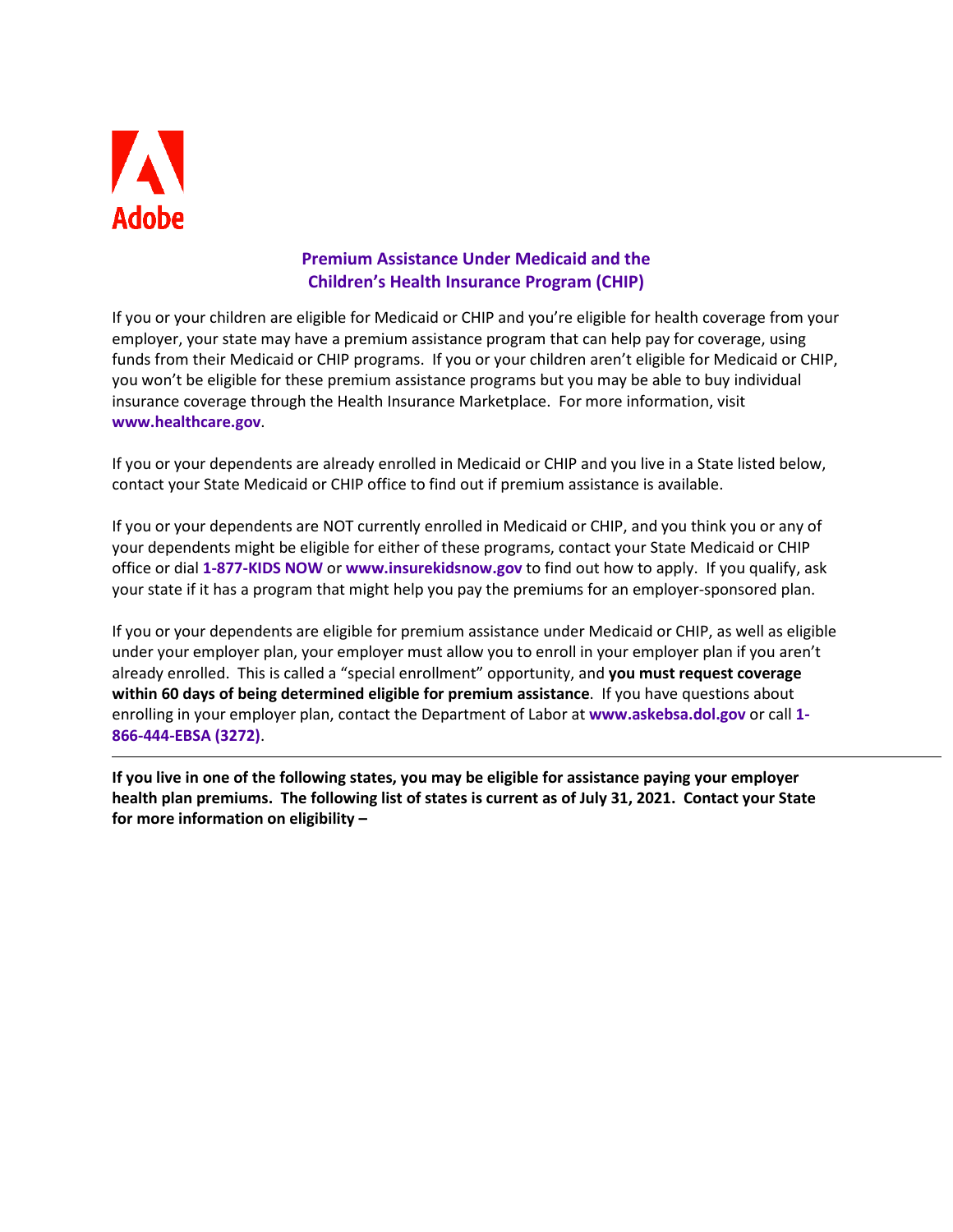| <b>ALASKA - Medicaid</b>                               | <b>FLORIDA - Medicaid</b>                                   |
|--------------------------------------------------------|-------------------------------------------------------------|
| The AK Health Insurance Premium Payment Program        | Website:                                                    |
| Website: http://myakhipp.com/                          | https://www.flmedicaidtplrecovery.com/flmedicaidtplrecovery |
| Phone: 1-866-251-4861                                  | .com/hipp/index.html                                        |
| Email: CustomerService@MyAKHIPP.com                    | Phone: 1-877-357-3268                                       |
| Medicaid Eligibility:                                  |                                                             |
| http://dhss.alaska.gov/dpa/Pages/medicaid/default.aspx |                                                             |
| <b>ARKANSAS - Medicaid</b>                             | <b>GEORGIA - Medicaid</b>                                   |
| Website: http://myarhipp.com/                          | Website: https://medicaid.georgia.gov/health-insurance-     |
| Phone: 1-855-MyARHIPP (855-692-7447)                   | premium-payment-program-hipp                                |
|                                                        | Phone: 678-564-1162 ext. 2131                               |
| <b>CALIFORNIA - Medicaid</b>                           | <b>INDIANA - Medicaid</b>                                   |
| Website:                                               | Healthy Indiana Plan for low-income adults 19-64            |
| Health Insurance Premium Payment (HIPP) Program        | Website: http://www.in.gov/fssa/hip/                        |
| http://dhcs.ca.gov/hipp<br>Phone: 916-445-8322         | Phone: 1-877-438-4479                                       |
|                                                        | All other Medicaid<br>Website: https://www.in.gov/medicaid/ |
| Email: hipp@dhcs.ca.gov                                | Phone 1-800-457-4584                                        |
| <b>IOWA - Medicaid and CHIP (Hawki)</b>                | <b>MONTANA - Medicaid</b>                                   |
| Medicaid Website:                                      | Website:                                                    |
| https://dhs.iowa.gov/ime/members                       | http://dphhs.mt.gov/MontanaHealthcarePrograms/HIPP          |
| Medicaid Phone: 1-800-338-8366                         | Phone: 1-800-694-3084                                       |
| Hawki Website:                                         |                                                             |
| http://dhs.iowa.gov/Hawki                              |                                                             |
| Hawki Phone: 1-800-257-8563                            |                                                             |
| <b>HIPP Website:</b>                                   |                                                             |
| https://dhs.iowa.gov/ime/members/medicaid-a-to-z/hipp  |                                                             |
| HIPP Phone: 1-888-346-9562                             |                                                             |
| <b>KANSAS - Medicaid</b>                               | <b>NEBRASKA - Medicaid</b>                                  |
| Website: https://www.kancare.ks.gov/                   | Website: http://www.ACCESSNebraska.ne.gov                   |
| Phone: 1-800-792-4884                                  | Phone: 1-855-632-7633                                       |
|                                                        | Lincoln: 402-473-7000                                       |
| <b>KENTUCKY - Medicaid</b>                             | Omaha: 402-595-1178<br><b>NEVADA - Medicaid</b>             |
| Kentucky Integrated Health Insurance Premium Payment   | Medicaid Website: http://dhcfp.nv.gov                       |
| Program (KI-HIPP) Website:                             | Medicaid Phone: 1-800-992-0900                              |
| https://chfs.ky.gov/agencies/dms/member/Pages/kihipp.a |                                                             |
| <b>Spx</b>                                             |                                                             |
| Phone: 1-855-459-6328                                  |                                                             |
| Email: KIHIPP.PROGRAM@ky.gov                           |                                                             |
|                                                        |                                                             |
| <b>KCHIP Website:</b>                                  |                                                             |
| https://kidshealth.ky.gov/Pages/index.aspx             |                                                             |
| Phone: 1-877-524-4718                                  |                                                             |
| Kentucky Medicaid Website: https://chfs.ky.gov         |                                                             |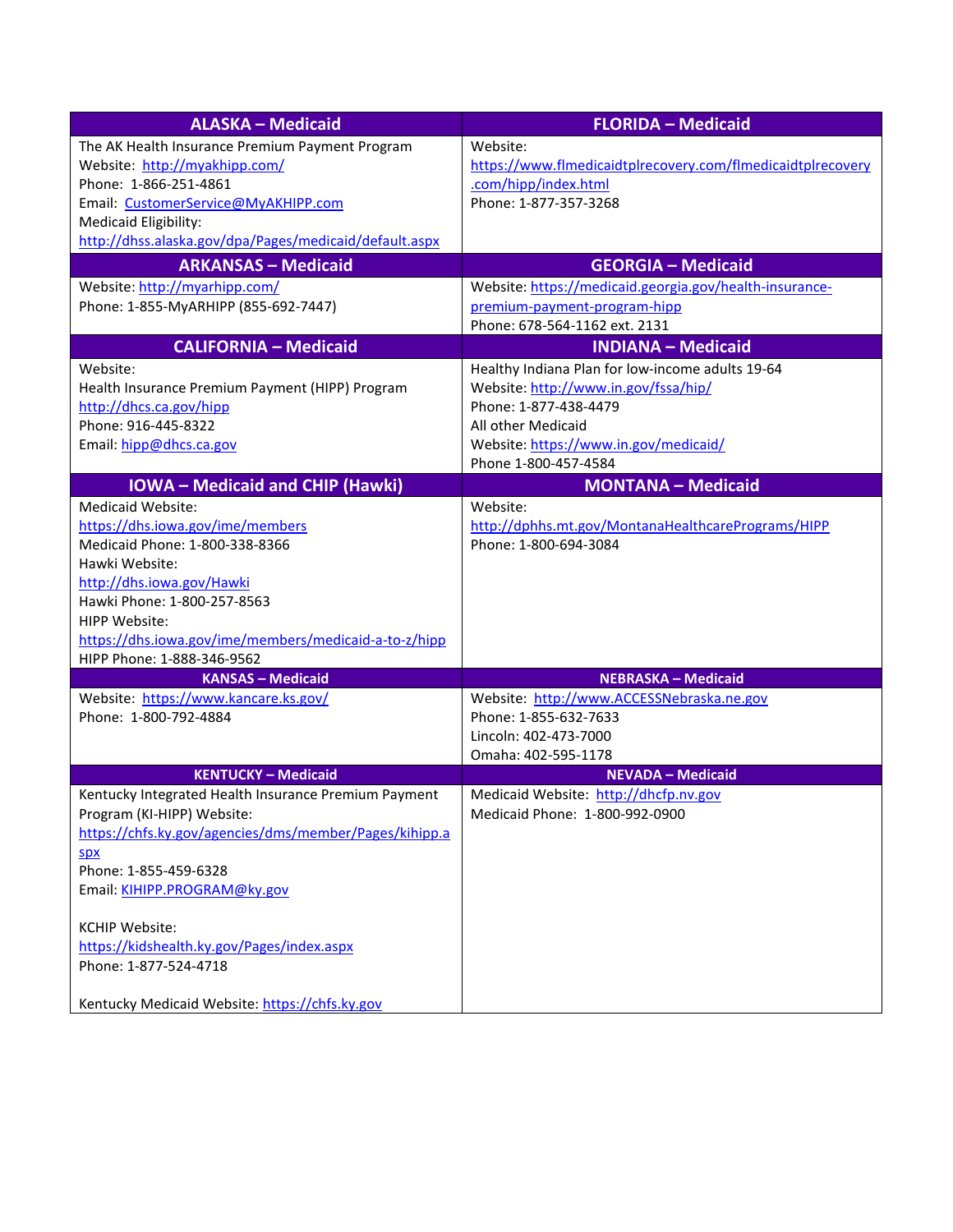| <b>LOUISIANA - Medicaid</b>                                                                                 | <b>NEW HAMPSHIRE - Medicaid</b>                             |
|-------------------------------------------------------------------------------------------------------------|-------------------------------------------------------------|
| Website: www.medicaid.la.gov or www.ldh.la.gov/lahipp                                                       | Website: https://www.dhhs.nh.gov/oii/hipp.htm               |
| Phone: 1-888-342-6207 (Medicaid hotline) or 1-855-618-                                                      | Phone: 603-271-5218                                         |
| 5488 (LaHIPP)                                                                                               | Toll free number for the HIPP program: 1-800-852-3345, ext. |
|                                                                                                             | 5218                                                        |
| <b>MAINE - Medicaid</b>                                                                                     | <b>NEW JERSEY - Medicaid and CHIP</b>                       |
| <b>Enrollment Website:</b>                                                                                  | Medicaid Website:                                           |
| https://www.maine.gov/dhhs/ofi/applications-forms                                                           | http://www.state.nj.us/humanservices/                       |
| Phone: 1-800-442-6003                                                                                       | dmahs/clients/medicaid/                                     |
| TTY: Maine relay 711                                                                                        | Medicaid Phone: 609-631-2392                                |
|                                                                                                             | CHIP Website: http://www.njfamilycare.org/default.aspx or   |
| Private Health Insurance Premium Webpage:                                                                   | http://www.njfamilycare.org/index.html                      |
| https://www.maine.gov/dhhs/ofi/applications-forms                                                           | CHIP Phone: 1-800-701-0710                                  |
| Phone: 1-800-977-6740.                                                                                      |                                                             |
| TTY: Maine relay 711                                                                                        |                                                             |
| <b>MASSACHUSETTS - Medicaid and CHIP</b>                                                                    | <b>NEW YORK - Medicaid</b>                                  |
| Website: https://www.mass.gov/info-details/masshealth-                                                      | Website: https://www.health.ny.gov/health_care/medicaid/    |
| premium-assistance-pa                                                                                       | Phone: 1-800-541-2831                                       |
|                                                                                                             |                                                             |
| Phone: 1-800-862-4840<br><b>MINNESOTA - Medicaid</b>                                                        | <b>NORTH CAROLINA - Medicaid</b>                            |
|                                                                                                             |                                                             |
| Website:                                                                                                    | Website: https://medicaid.ncdhhs.gov/                       |
| https://mn.gov/dhs/people-we-serve/children-and-<br>families/health-care/health-care-programs/programs-and- | Phone: 919-855-4100                                         |
| services/other-insurance.jsp                                                                                |                                                             |
| Phone: 1-800-657-3739                                                                                       |                                                             |
| <b>MISSOURI - Medicaid</b>                                                                                  | <b>NORTH DAKOTA - Medicaid</b>                              |
| Website:                                                                                                    | Website:                                                    |
| http://www.dss.mo.gov/mhd/participants/pages/hipp.htm                                                       | http://www.nd.gov/dhs/services/medicalserv/medicaid/        |
| Phone: 573-751-2005                                                                                         | Phone: 1-844-854-4825                                       |
| <b>OKLAHOMA - Medicaid and CHIP</b>                                                                         | <b>UTAH - Medicaid and CHIP</b>                             |
| Website: http://www.insureoklahoma.org                                                                      | Medicaid Website: https://medicaid.utah.gov/                |
| Phone: 1-888-365-3742                                                                                       | CHIP Website: http://health.utah.gov/chip                   |
|                                                                                                             | Phone: 1-877-543-7669                                       |
| <b>OREGON - Medicaid</b>                                                                                    | <b>VERMONT-Medicaid</b>                                     |
| Website: http://healthcare.oregon.gov/Pages/index.aspx                                                      | Website: http://www.greenmountaincare.org/                  |
| $or$                                                                                                        | Phone: 1-800-250-8427                                       |
| http://www.oregonhealthcare.gov/index-es.html                                                               |                                                             |
| Phone: 1-800-699-9075                                                                                       |                                                             |
| <b>PENNSYLVANIA - Medicaid</b>                                                                              | <b>VIRGINIA - Medicaid and CHIP</b>                         |
| Website:                                                                                                    | Website: https://www.coverva.org/en/famis-select            |
| https://www.dhs.pa.gov/providers/Providers/Pages/Medi                                                       | https://www.coverva.org/en/hipp                             |
| cal/HIPP-Program.aspx                                                                                       | Medicaid Phone: 1-800-432-5924                              |
| Phone: 1-800-692-7462                                                                                       | CHIP Phone:<br>1-800-432-5924                               |
|                                                                                                             | Email: HIPPcustomerservice@dmas.virginia.gov                |